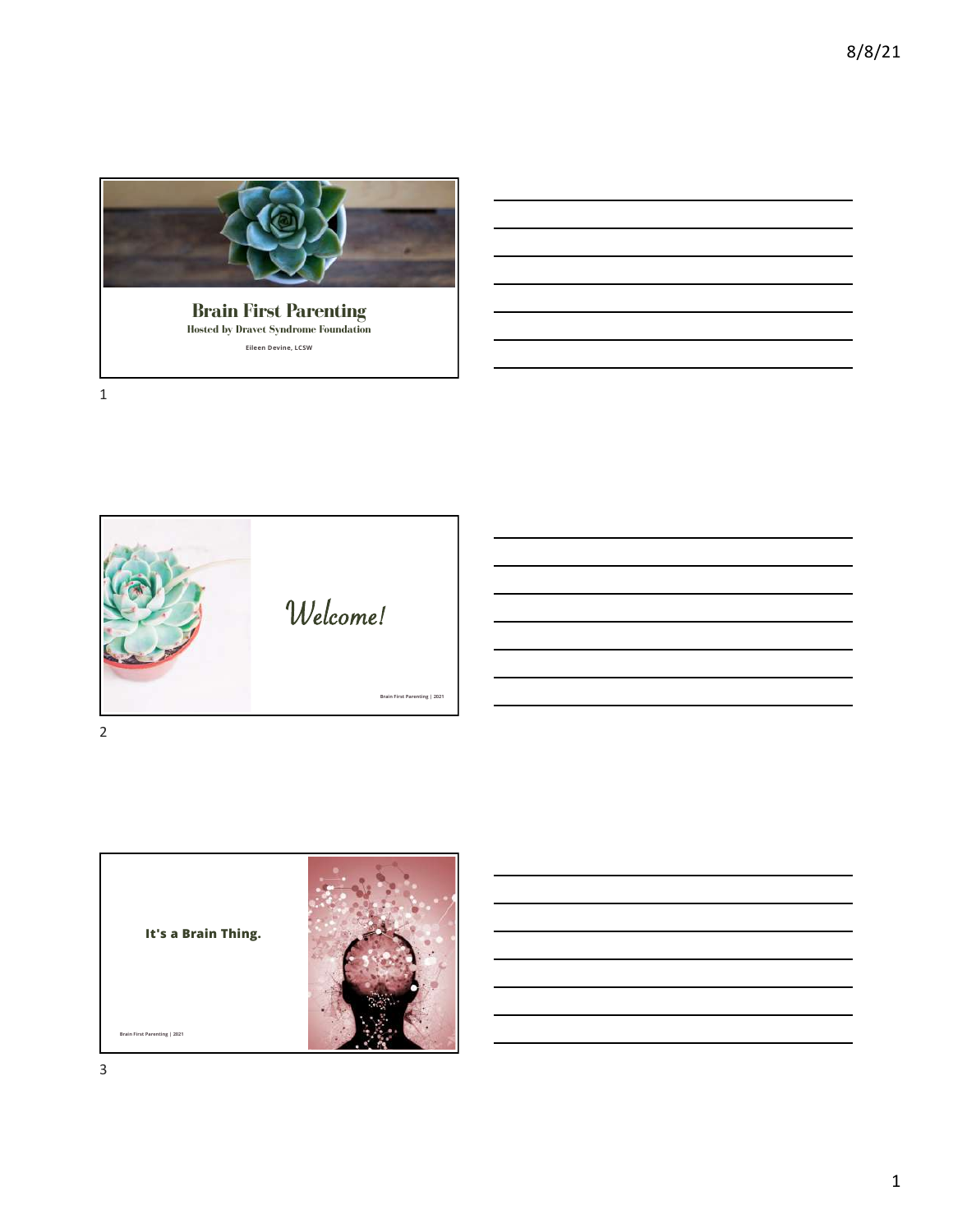

#### What if...?

What if the brain is the source of all behaviors? What does this mean for our kids who struggle behaviorally? What does it mean for the way we parent and teach them?

What about all the different diagnosis our kids have received?

Why do "very good" parenting techniques fail miserably with my child?

If things like consequences don't work, what DOES work?

What if we always started from the standpoint that our kids would be doing well if they could? How would this change our approach and support of them?

What if I didn't focus on changing the behavior but instead focused on my child's unique brain function? What would change?

Brain First Parenting | 2021





Seeing Our Unique Child Through a Brain-Based Lens

5

The neurobehavioral model is an<br>individualized approach based on your child's unique brain function.

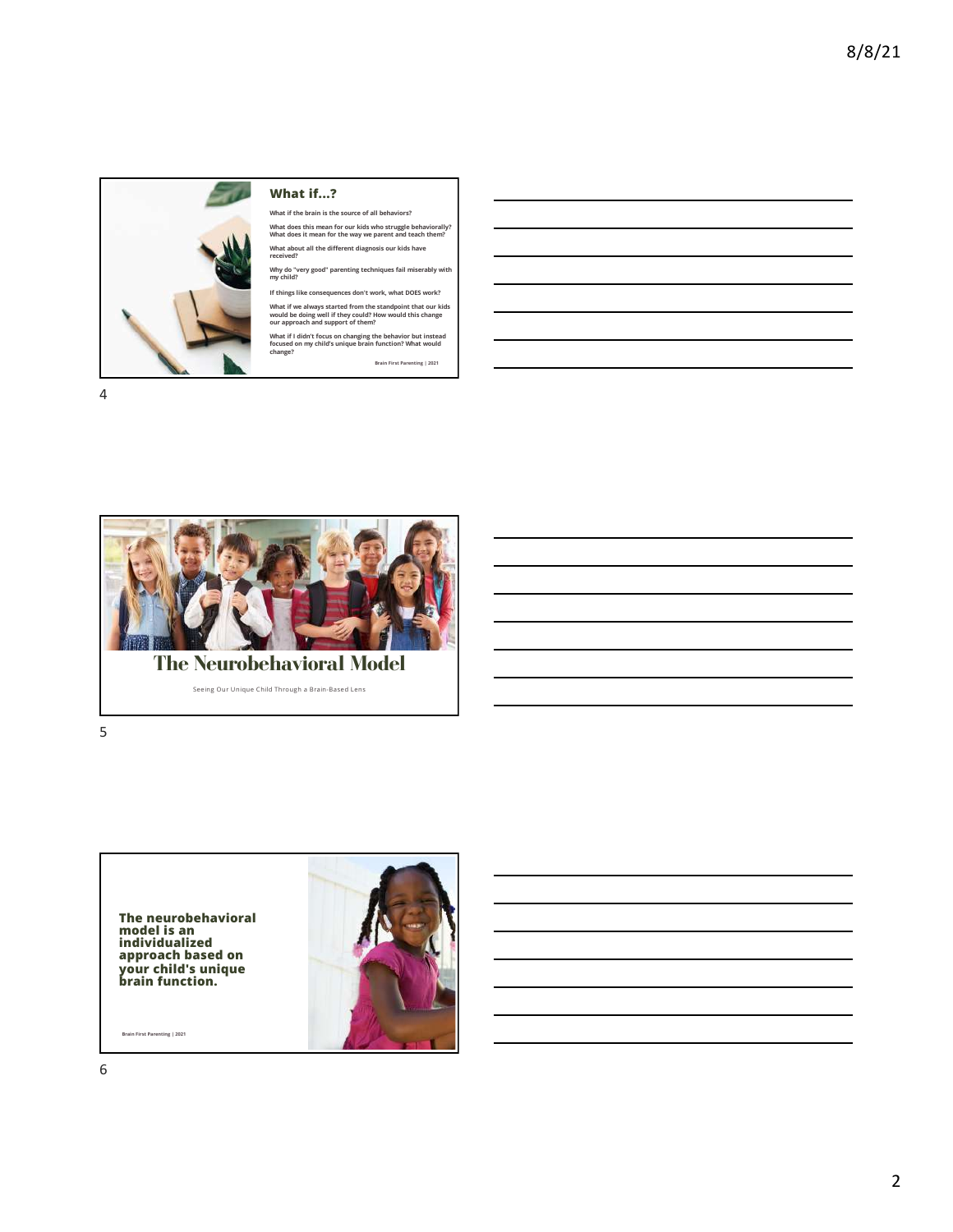

What does the brain have to do with my child's challenging behaviors, anyway?

Everything.

Brain First Parenting | 2021

7



lliness, trauma (experienced pre- and post-birth),<br>pre-natal substance exposure, medical events at<br>the time of birth, neuroimmune conditions,<br>conditions caused by gene mutations and a<br>traumatic brain injury all result in d

Behaviors are usually the only symptom of this brain-based difference.

Brain First Parenting | 2021

8



### The Logic Behind the Neurobehavioral Parenting Model

Is a brain-based disability a physical condition and if so, what does this mean for the way we parent our child?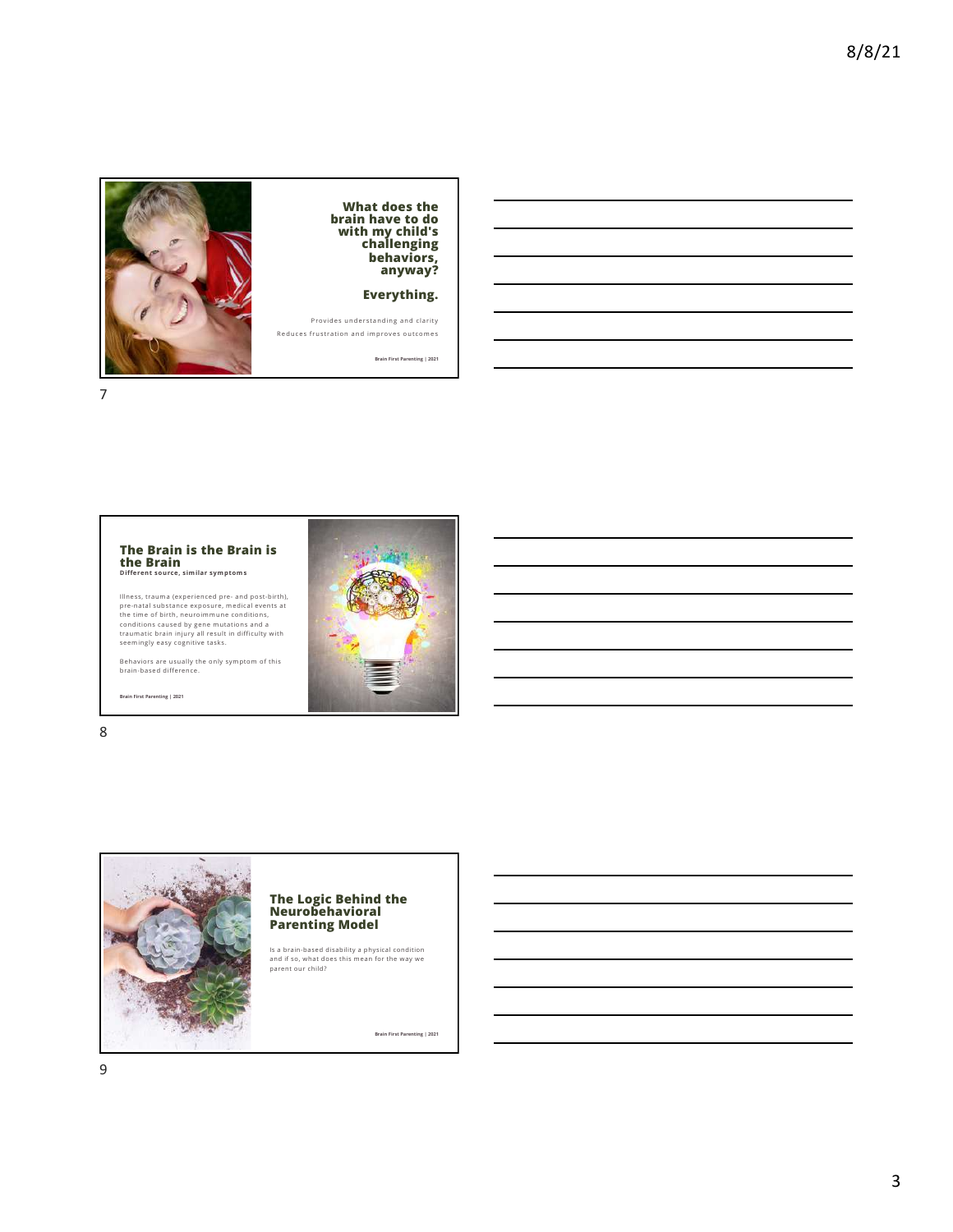

10





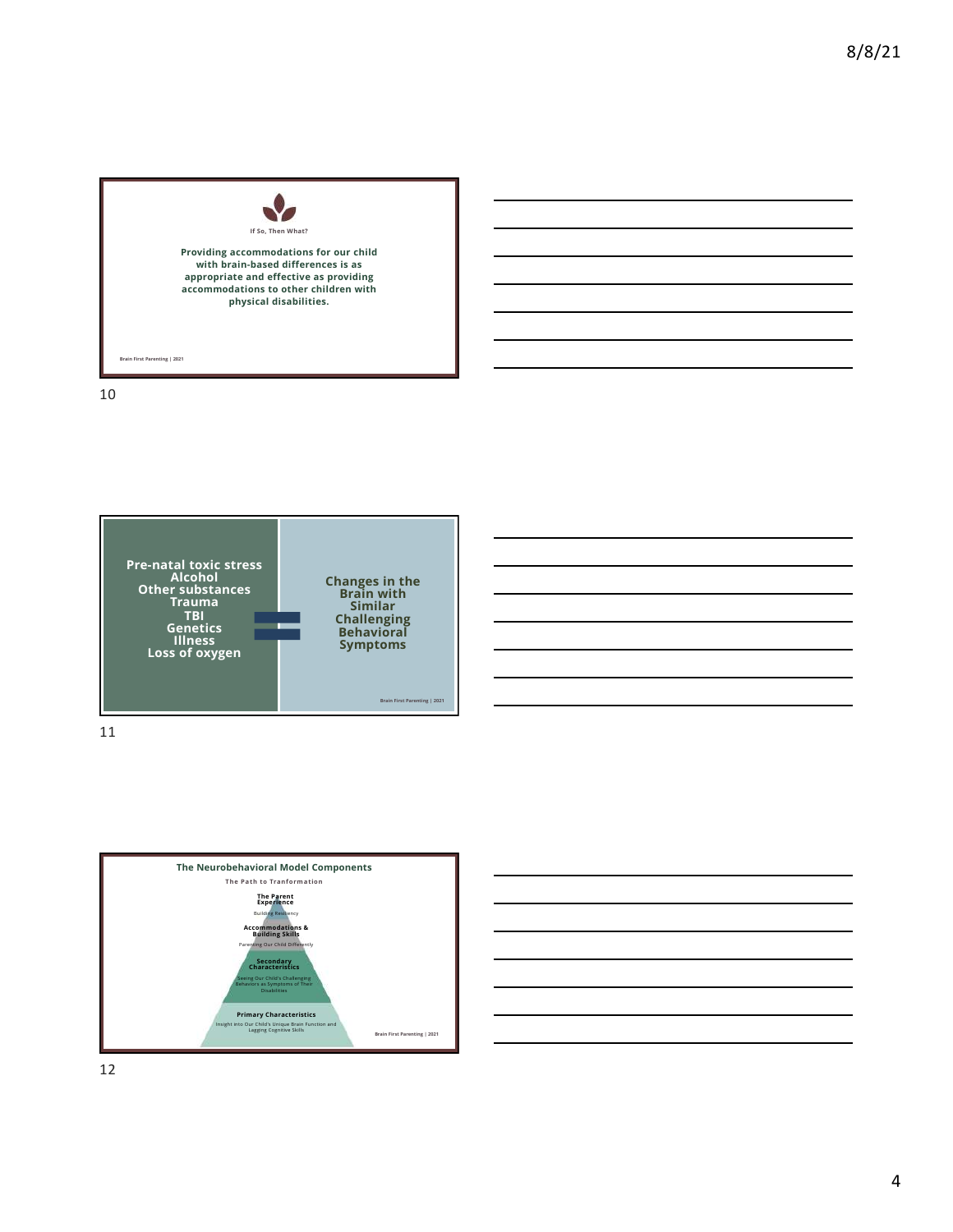

Primary Characteristics The Brain-Behavior Connection

13



# Primary<br>Characteristics

**Characteristics**<br>Behaviors that help us gain insight into<br>the way in which a brain works (or works<br>differently). It includes things such as<br>processing pace, executive functioning,<br>language and communication and so much<br>mo

Brain First Parenting | 2021

14

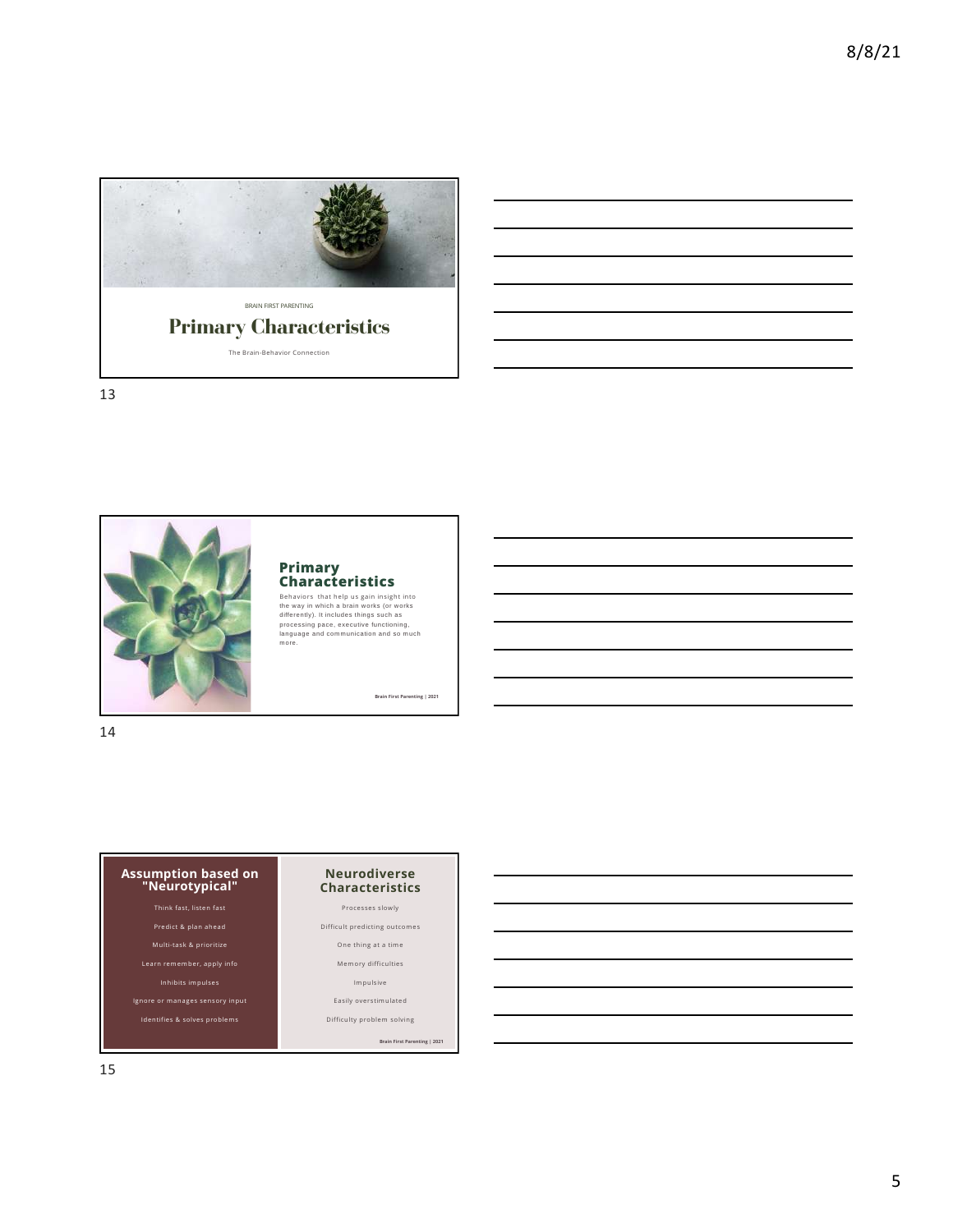#### Primary Characteristics

Dysmaturity Sensory Processing and Integration Nutrition Language and Communication Processing Pace Learning and Memory Abstract Thinking Executive Functioning

Brain First Parenting | 2021



16



#### Dysmaturity

The gap between our child's chronological and developmental age.

They are not "acting" like a baby, they<br>are a younger age socially,<br>emotionally, and in relation to other<br>cognitive skills.

Brain First Parenting | 2021

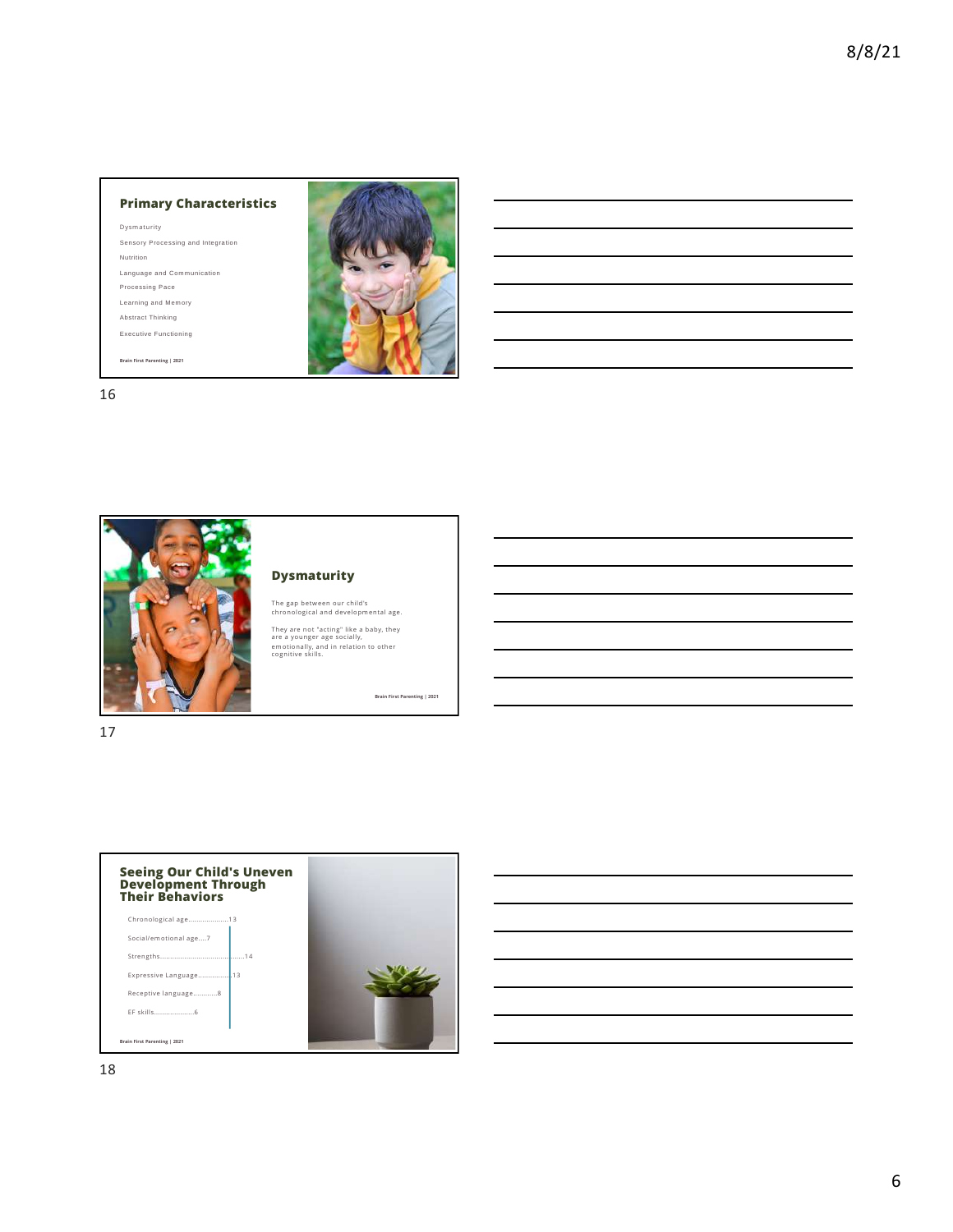

#### Sensory Systems

What happens when our child experiences everything?

Caused by structural and functional changes in the brain.

Child appears "disorganized". Child's behavior is an attempt to normalize

their nervous system.

Children can be over-sensitive or under-sensitive to touch (or both).

Their system can be over-responsive, under-responsive, sensory seeking or all three.

Brain First Parenting | 2021

19



Cravings for sweets and fats beyond what "typical" child experience

May not experience hunger pangs, becoming "hangry".

May not experience sensation of fullness. May need to eat frequently due to cognitive fatigue.

Brain First Parenting | 2021



20



# Language & Communication

Talks better than understands (can "talk the talk" but can't "walk the walk")

Confabulates - tells truthful lies

Doesn't seem to understand, just doesn't "get it"

Chatty, may talk a lot (excessively at times), but can't participate in the back and forth/answer questions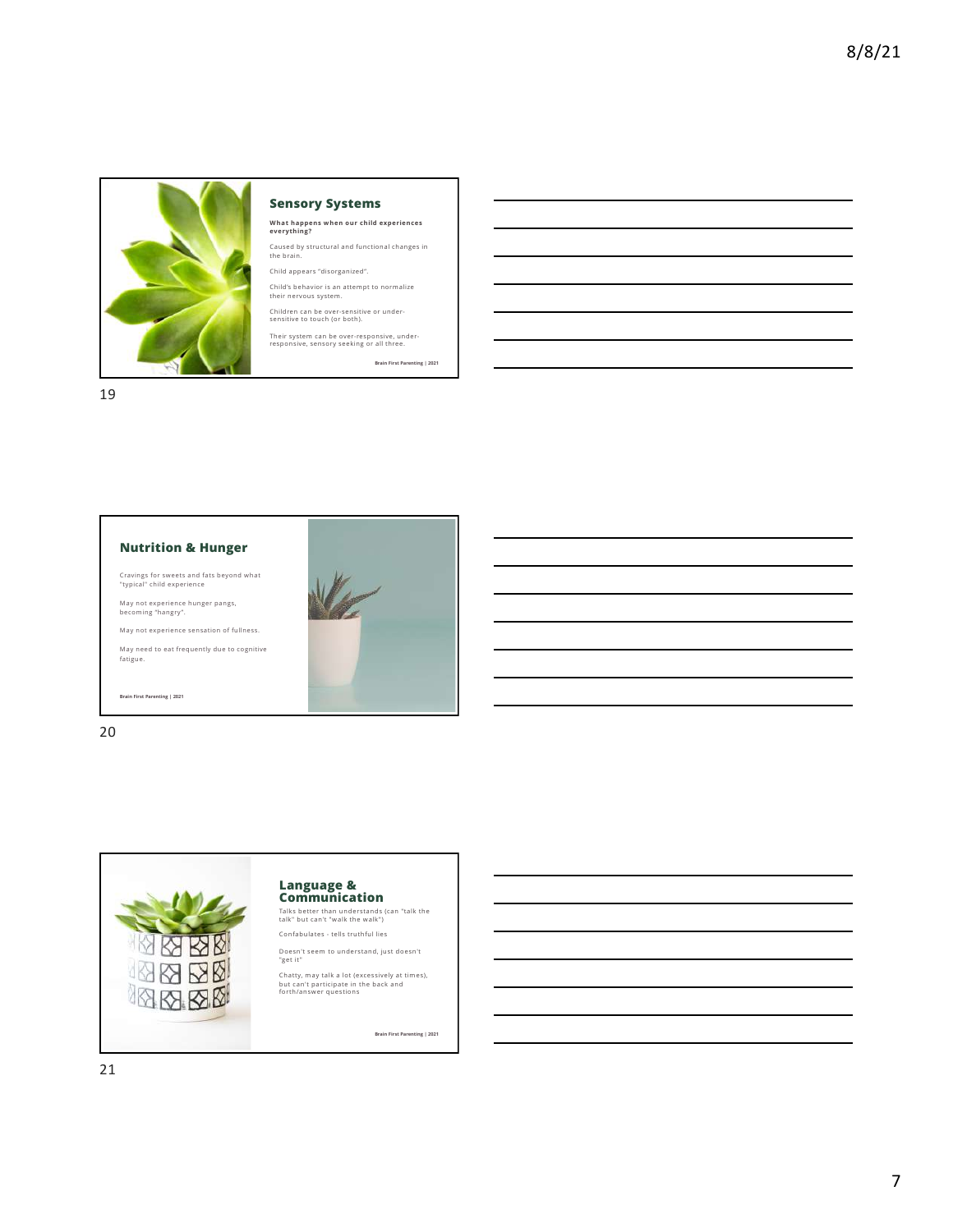#### Processing Pace

10-second child in one-second world

Frustrated if interrupted

Listens slowly, often asks, "What?" or says, "I don't know."

Slow, halting speech

If interrupted, has to start from beginning of story

Brain First Parenting | 2021

22



#### Learning & Memory

Poor short-term memory, especially auditory Has difficulty remembering and learning from past experiences

Can do 1 step, but not follow 2-4 step directions

Can recite the rule, but then can not follow it Inconsistent performance (on/off days)

Needs to be retaught the same thing many times

Cannot take what learned from one setting and apply it to another Brain First Parenting | 2021

烃 Ӯ

### 23

#### Abstract Thinking

The ability to think about concepts<br>that are real, like freedom and<br>vulnerability, but are not tied to the<br>senses or concrete objects. It also<br>includes our ability to absorb<br>information from our senses and<br>make connections

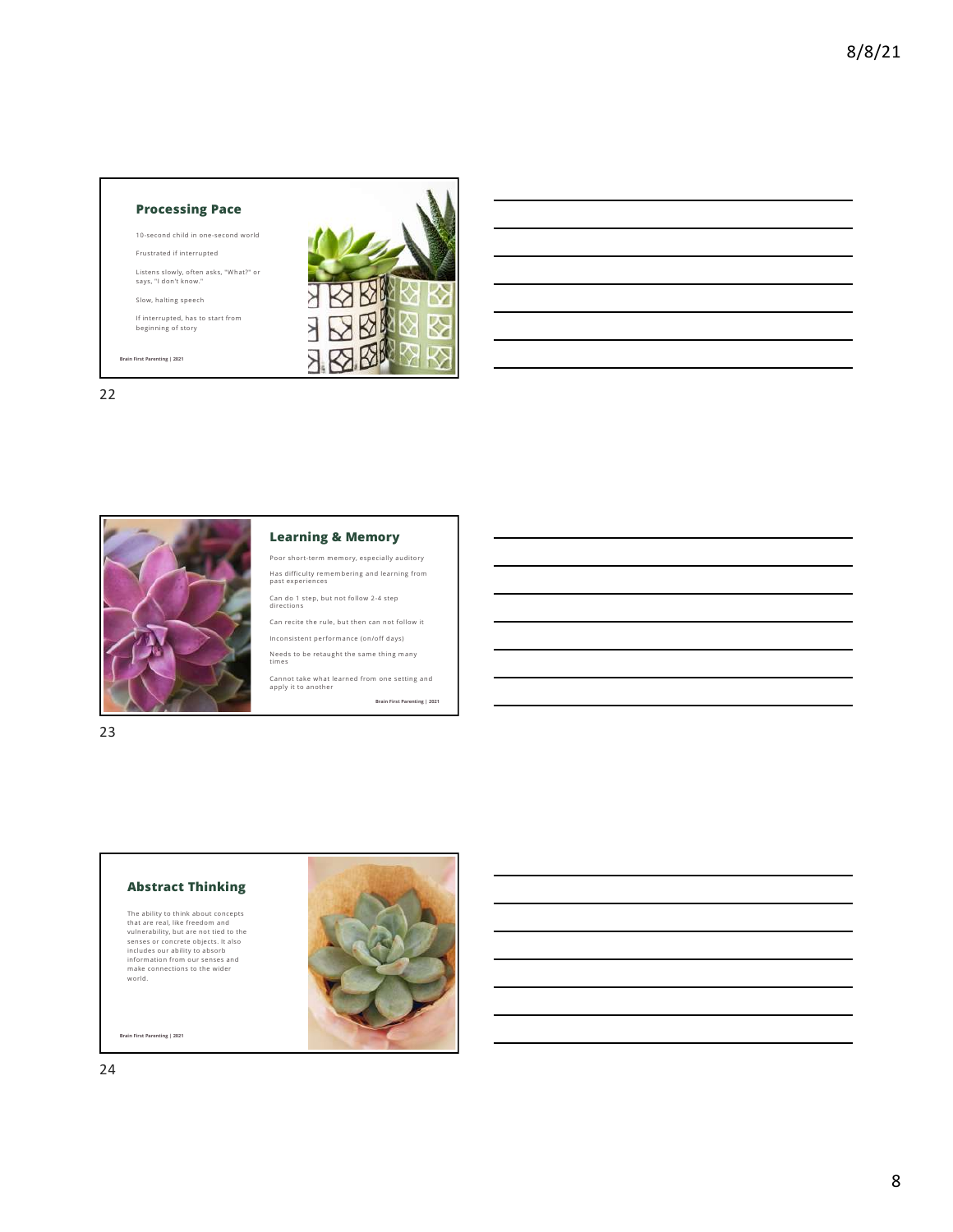#### Abstract

- Ability to learn the meaning behind things to explain the why and the how Ability to understand metaphors, humor or
- 
- 
- sarcasm<br>• Ability to interpret, and discuss ideas that<br>• Ability to break knowledge down into<br>• Ability to break knowledge down into<br>• Separate parts and show the relationship<br>• Categorizing<br>• Categorizing
- 
- 
- Ability to "get the gist" of a given situation or request Ability to understand what is implied, but not explicitly stated Ability to understand the big picture in a situation (independently gather context)
- 

25

#### Concrete

- 
- 
- 
- 
- 
- Inability to "trainstorm"<br>
in Nability Constant and calculated information to make<br>
comparisons and categorize<br>
Taking things literally as stated<br>  $\sim$  Not being able to take a learned skill or<br>
rule and apply it to diffe

Brain First Parenting | 2021



26



# Executive Functioning Difficulties Looks Like:

Difficulty transitioning, shifting gears

Upset by unexpected changes in tasks, schedule, or routine

Impulsive behaviors

Difficulty getting started or engaged in a task (especially non-preferred activities)

Difficulty staying engaged or finishing a task Unable to link past experiences to current

situation